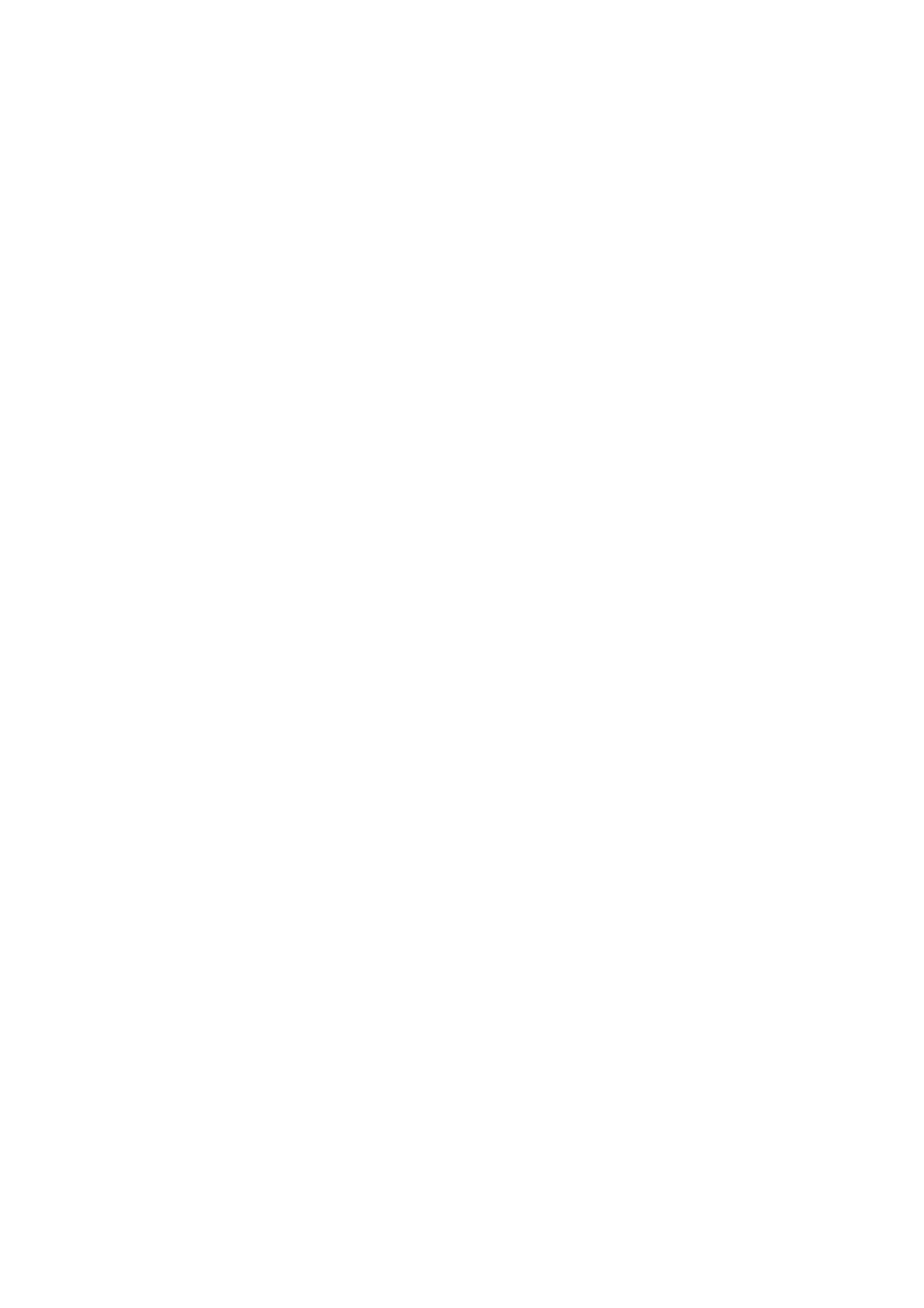*I certify that this PUBLIC BILL, which originated in the LEGISLATIVE ASSEMBLY, has finally passed the LEGISLATIVE COUNCIL and the LEGISLATIVE ASSEMBLY of NEW SOUTH WALES.*

> *Clerk of the Legislative Assembly. Legislative Assembly, Sydney, , 2004*



New South Wales

# **Crimes (Administration of Sentences) Amendment Bill 2004**

Act No , 2004

An Act to amend the *Crimes (Administration of Sentences) Act 1999* with respect to mobile phone offences, inquiries and hearings for correctional centre offences, drug testing of inmates and other miscellaneous matters; and for other purposes.

*I have examined this Bill, and find it to correspond in all respects with the Bill as finally passed by both Houses.*

*Chairman of Committees of the Legislative Assembly.*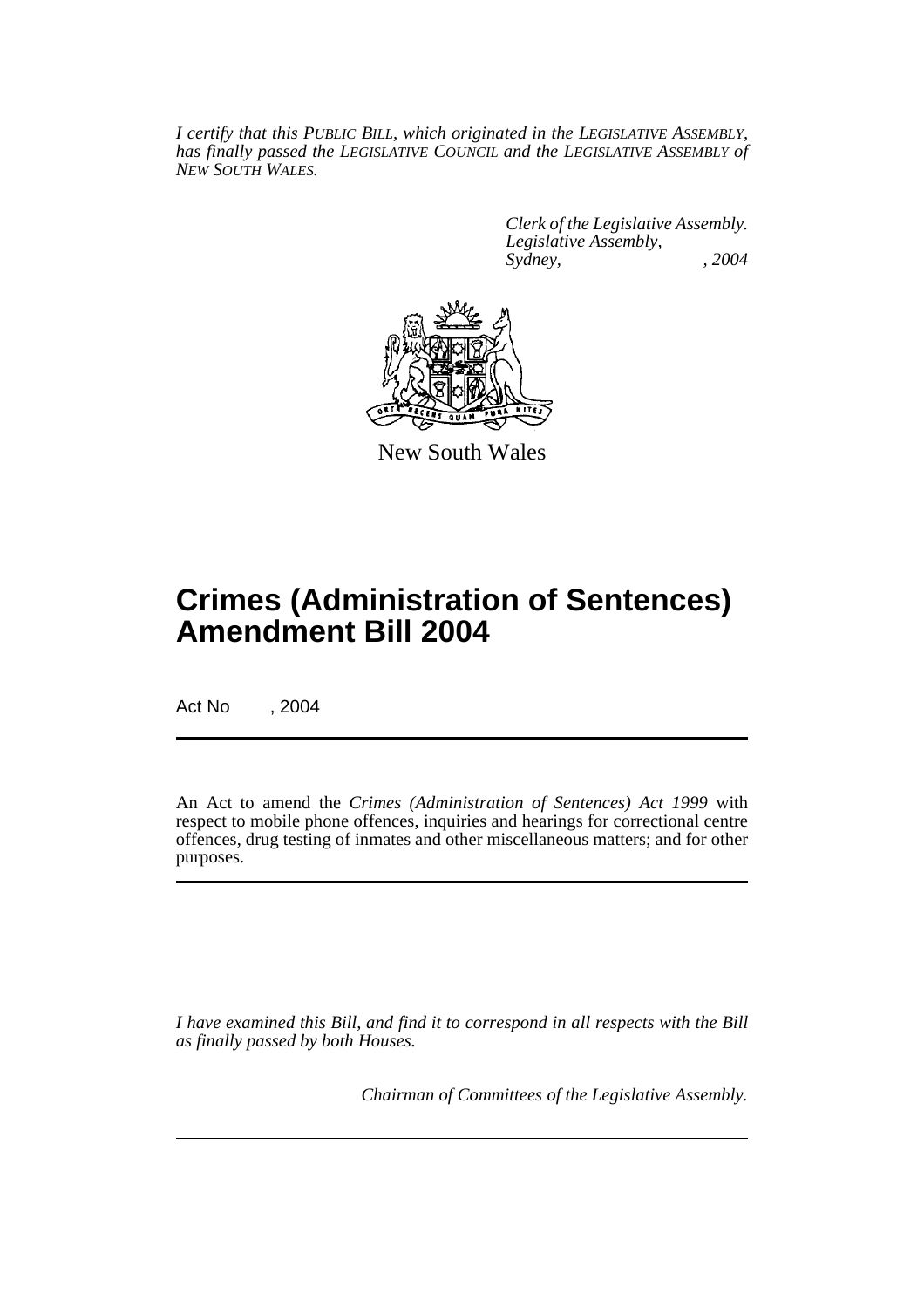# **The Legislature of New South Wales enacts:**

# **1 Name of Act**

This Act is the *Crimes (Administration of Sentences) Amendment Act 2004*.

# **2 Commencement**

- (1) This Act commences on a day or days to be appointed by proclamation, except as provided by this section.
- (2) The amendments made by Schedule 2 commence on the commencement of Schedule 1 [14] to the *Crimes (Administration of Sentences) Further Amendment Act 2002*.
- (3) The amendments made by Schedule 3.2 commence on the date of assent.

# **3 Amendment of Crimes (Administration of Sentences) Act 1999 No 93**

The *Crimes (Administration of Sentences) Act 1999* is amended as set out in Schedules 1 and 2.

# **4 Amendment of other Acts and instrument**

The Acts and instrument specified in Schedule 3 are amended as set out in that Schedule.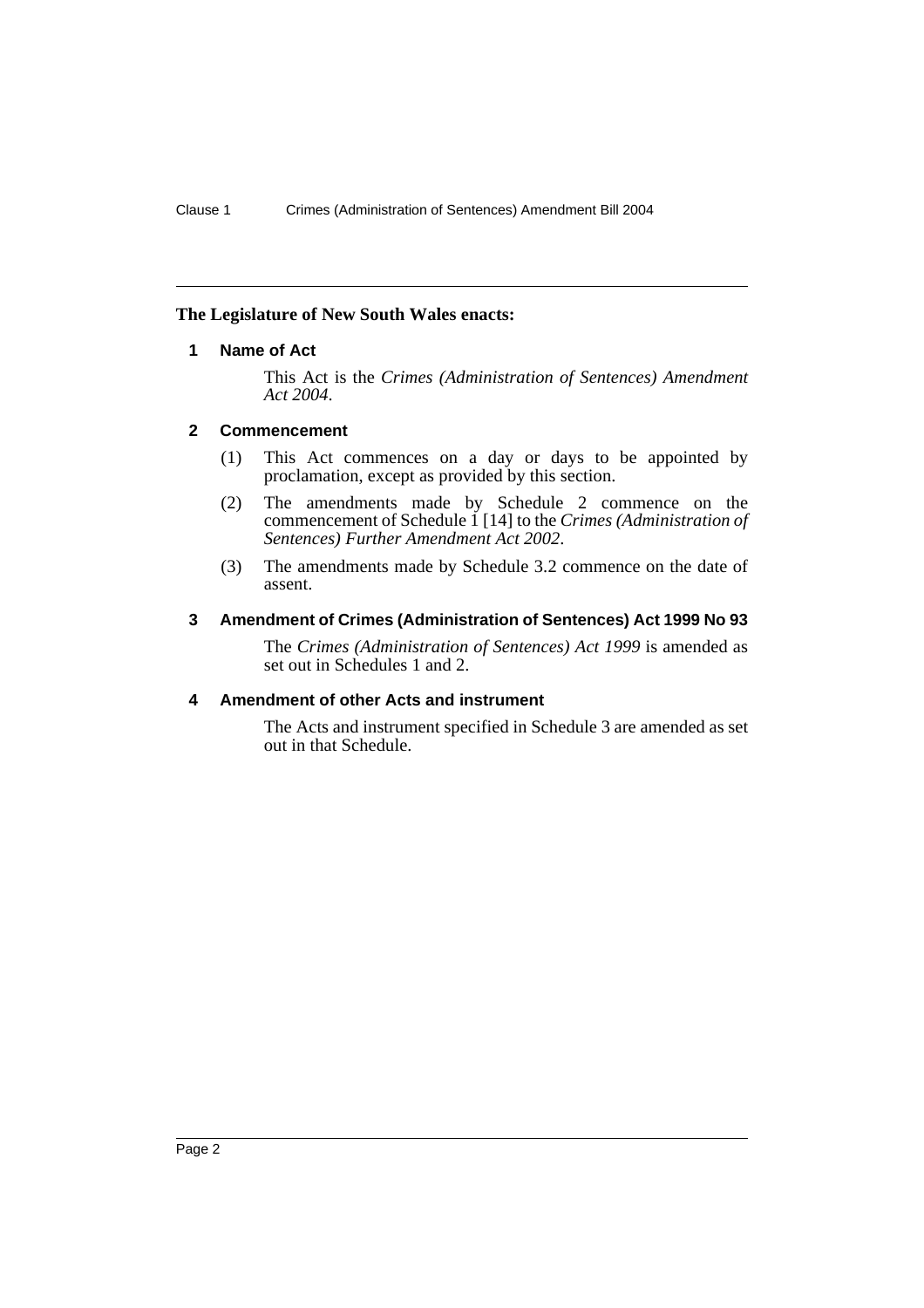Amendment of Crimes (Administration of Sentences) Act 1999 Schedule 1

# **Schedule 1 Amendment of Crimes (Administration of Sentences) Act 1999**

(Section 3)

# **[1] Section 3 Interpretation**

Insert in alphabetical order in section 3 (1):

*mobile phone* includes any device that may be used, in whole or in part, for the purpose of sending or receiving voice or other data over a mobile telephone network, whether or not it may be used for any other purpose.

*non-invasive sample* means any of the following samples of human biological material:

- (a) a sample of breath, taken by breath test, breath analysis or otherwise,
- (b) a sample of urine,
- (c) a sample of faeces,
- (d) a sample of saliva taken by buccal swab,
- (e) a sample of nail,
- (f) a sample of hair other than pubic hair,
- (g) a sample of sweat taken by swab or washing from any external part of the body other than:
	- (i) the genital or anal area or the buttocks, or
	- (ii) the breasts of a female or a transgender person who identifies as a female.

# **[2] Section 51 Definitions**

Omit the definitions of *major offence* and *minor offence*.

#### **[3] Section 53 Penalties governor may impose**

Omit "minor offence" from section 53 (1), (2) and (3) wherever occurring.

Insert instead "correctional centre offence".

#### **[4] Section 53 (1) (b)**

Omit "28". Insert instead "56".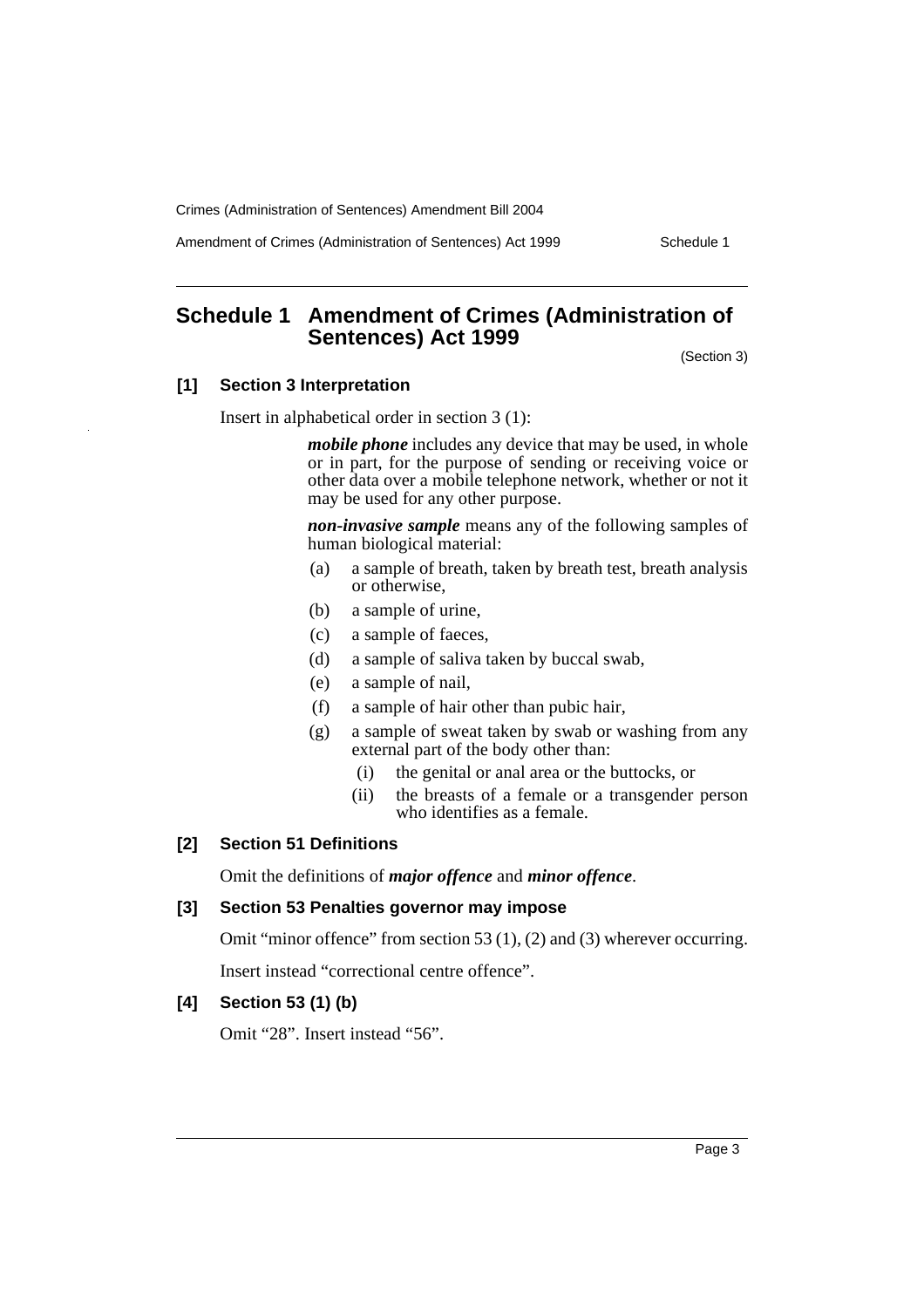Schedule 1 Amendment of Crimes (Administration of Sentences) Act 1999

### **[5] Section 53 (1) (c)**

Omit "3". Insert instead "7".

# **[6] Section 54 Reference of offences to Visiting Magistrate**

Omit section 54 (1). Insert instead:

(1) The governor may refer a correctional centre offence with which an inmate is charged to a Visiting Magistrate for hearing and determination if the governor considers that, because of the serious nature of the offence, it should be referred to a Visiting Magistrate.

#### **[7] Section 55 Hearing of charges by Visiting Magistrate**

Omit section 55 (5). Insert instead:

- (5) Any hearing in the proceedings is to be held:
	- (a) in the correctional centre at which the inmate is in custody, or
	- (b) if the Visiting Magistrate is satisfied that it is in the interests of the administration of justice for it to be held elsewhere—at any other place appointed by the Visiting Magistrate (an *appointed place*).
- (5A) If a Visiting Magistrate appoints an appointed place for the holding of any hearing in the proceedings, the Visiting Magistrate may do any of the following:
	- (a) direct that the inmate must appear before the Visiting Magistrate by way of audio visual link from the correctional centre at which the inmate is in custody,
	- (b) direct that any other inmate who gives evidence or makes a submission in the hearing is to do so by way of audio visual link from the correctional centre at which that inmate is in custody,
	- (c) direct that any person other than an inmate who gives evidence or makes a submission is to do so by way of audio visual link from any place within New South Wales nominated by the Visiting Magistrate.
- (5B) The Visiting Magistrate must not make a direction referred to in subsection (5A) if:
	- (a) the necessary audio visual facilities are unavailable or cannot reasonably be made available, or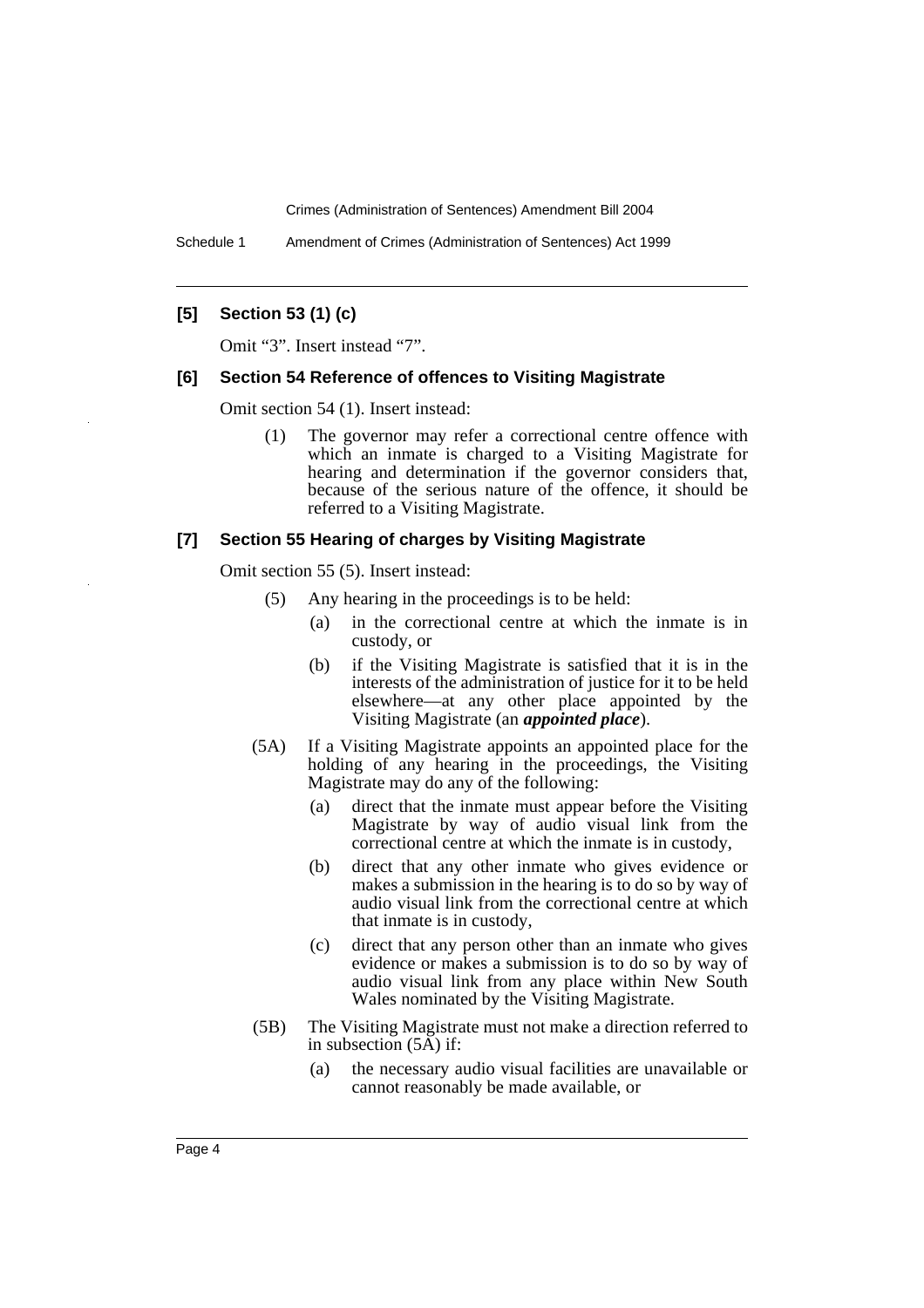Amendment of Crimes (Administration of Sentences) Act 1999 Schedule 1

- (b) the Visiting Magistrate is satisfied that the direction would be unfair to a party to the proceedings.
- (5C) Facilities are to be made available for private communication between an inmate appearing by way of audio visual link under this section and the inmate's representative in the proceedings if the inmate's representative attends the hearing at the appointed place.
- (5D) Any place at which a person appears, gives evidence or makes a submission by way of audio visual link under this section is taken to be part of the appointed place.
- (5E) Subsection (5D) has effect, for example, for the purposes of the laws relating to evidence, procedure, contempt of court or perjury.
- (5F) Subsection (5D) also has the effect that any offence committed at the place at which a person appears, gives evidence or makes a submission under this section by way of audio visual link is to be taken to have been committed at the appointed place.
- (5G) Sections 5D, 20A, 20B and 20D–20F of the *Evidence (Audio and Audio Visual Links) Act 1998* apply, with such modifications as the Visiting Magistrate may direct, to proceedings in which a person appears, gives evidence or makes a submission by way of audio visual link under this section as they apply to the appearance, giving evidence or making of a submission by way of audio visual link in a proceeding before a NSW court under that Act.
- (5H) Nothing in this section prevents a direction under section 5BB (1) of the *Evidence (Audio and Audio Visual Links) Act 1998* being made in the proceedings.

# **[8] Section 56 Penalties Visiting Magistrate may impose**

Omit "conducting an inquiry" from section 56 (1).

Insert instead "hearing the charge".

#### **[9] Section 56 (1)–(3)**

Omit "the offence" wherever occurring.

Insert instead "the correctional centre offence".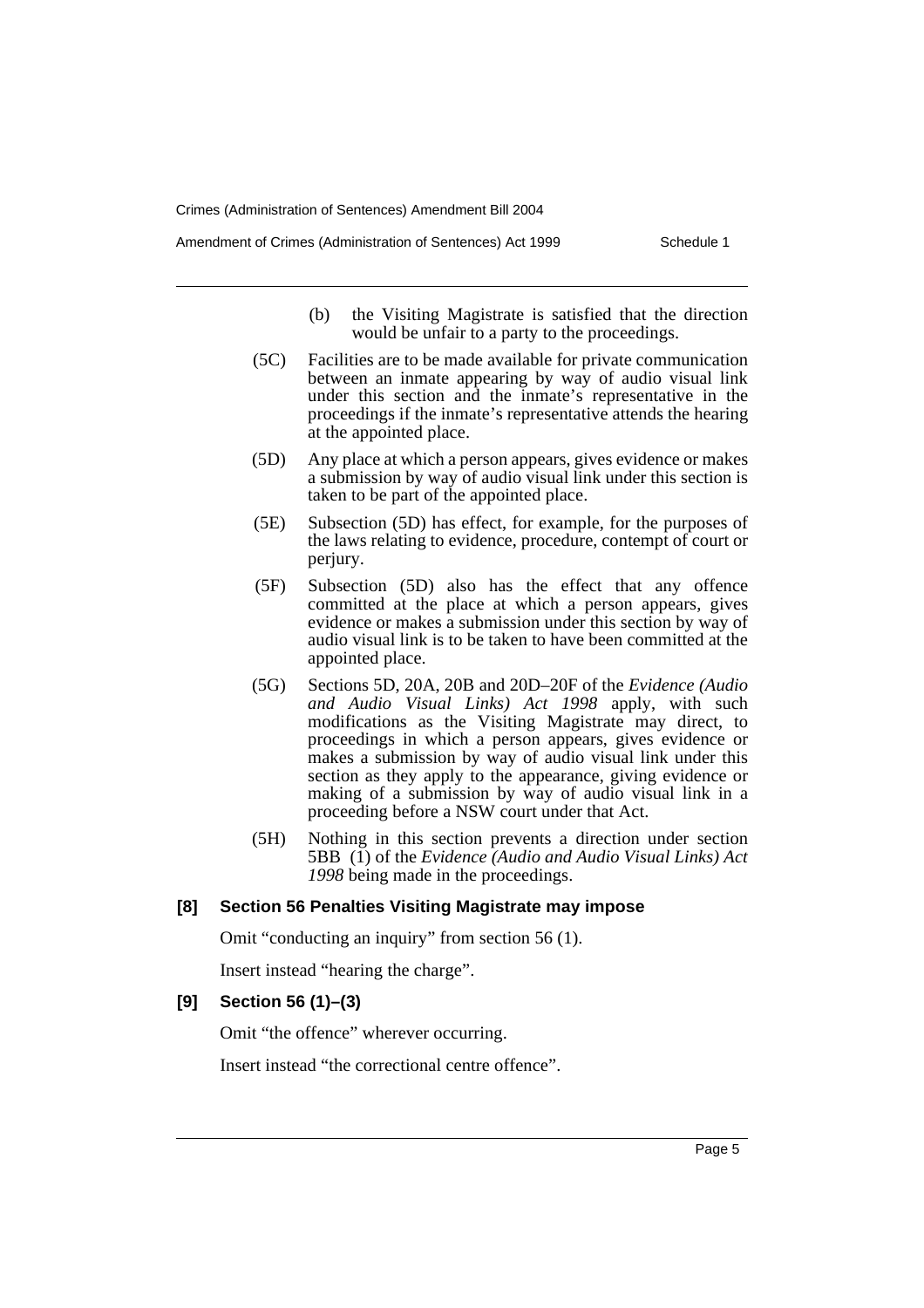Schedule 1 Amendment of Crimes (Administration of Sentences) Act 1999

# **[10] Section 56 (1) (b)**

Omit "56". Insert instead "90".

# **[11] Section 56 (1) (e)**

Omit "28 days". Insert instead "6 months".

#### **[12] Section 56 (1) (f)**

Insert after section 56 (1) (e):

(f) imposition of a sentence of imprisonment for a period not exceeding 6 months.

# **[13] Section 56 (4)**

Insert after section 56 (3):

(4) To avoid doubt, a Visiting Magistrate making an order referred to in subsection  $(1)$   $(f)$  is a person exercising criminal jurisdiction for the purposes of the definition of *court* in section 3 (1) of the *Crimes (Sentencing Procedure) Act 1999*.

#### **[14] Section 56A**

Insert after section 56:

#### **56A Penalty for possession of a mobile phone**

- (1) The governor or Visiting Magistrate dealing with a charge relating to a correctional centre offence arising out of the possession of a mobile phone or any part of it, a mobile phone SIM card or any part of it, or a mobile phone charger or any part of it may order that an inmate be deprived, for up to 6 months, of such withdrawable privileges as the governor or Visiting Magistrate may determine if satisfied beyond reasonable doubt that the inmate is guilty of the offence.
- (2) Tor avoid doubt, if a penalty is imposed under this section in respect of a correctional centre offence, a governor or Visiting Magistrate must not also impose a penalty referred to in section 53 or 56, as the case may be, in respect of the same correctional centre offence.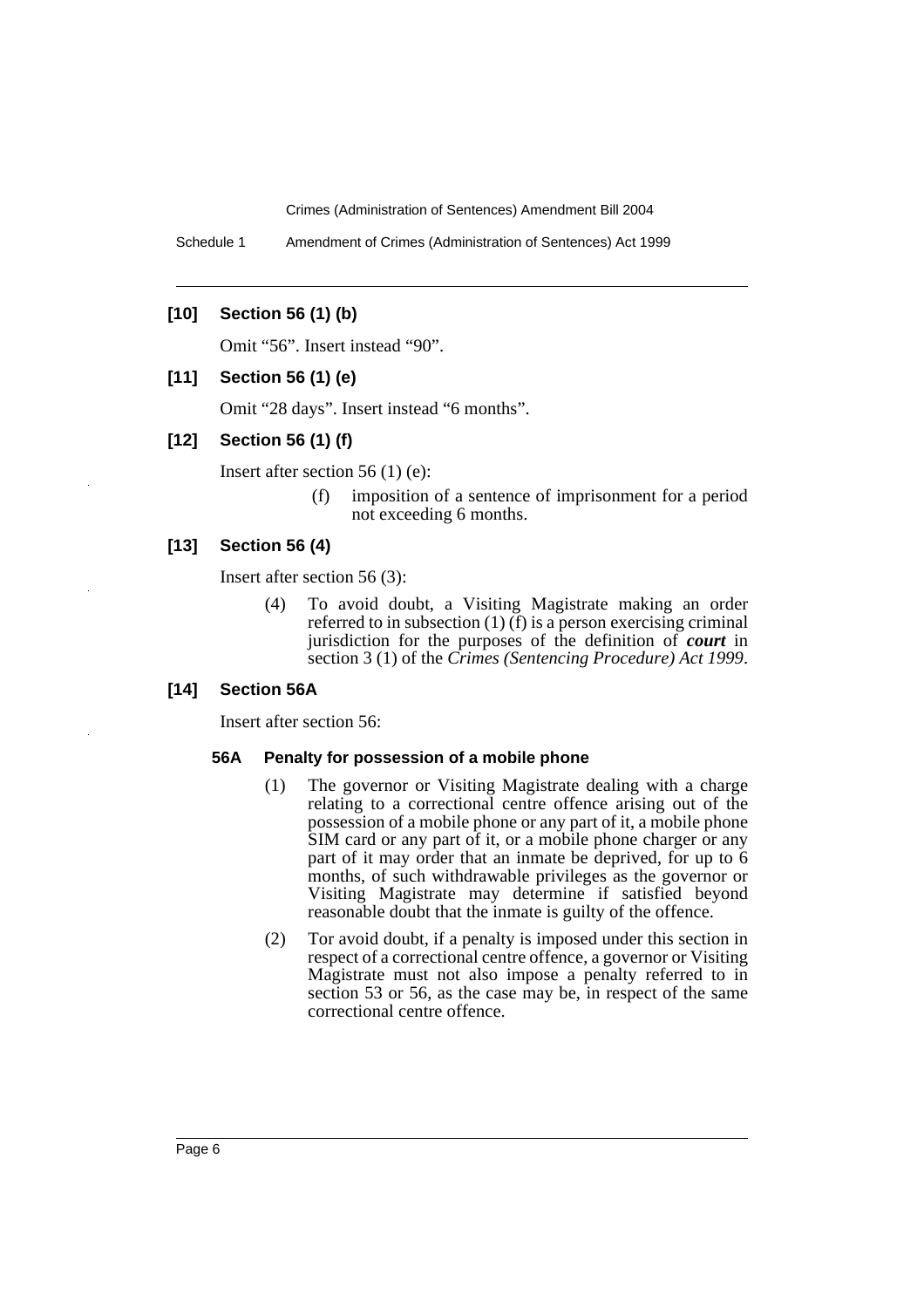# **[15] Section 57 Drug tests for inmates**

Omit section 57 (1) (a). Insert instead:

(a) the result of a test showing the presence of a drug in a non-invasive sample taken from or provided by an inmate, or

#### **[16] Section 57 (1) (b)**

Omit "provide a sample of his or her urine".

Insert instead "provide, or enable to be taken, from the inmate a noninvasive sample<sup>5</sup>.

# **[17] Section 59 Compensation for property damage**

Omit "\$100" from section 59 (2). Insert instead "\$500".

# **[18] Section 62 Appeals against decisions of Visiting Magistrates**

Insert "or (f)" after "section 56 (1) (e)" in clause 62 (1).

#### **[19] Section 79 Regulations**

Omit "an inmate's breath, urine or faeces" from section 79 (v).

Insert instead "a non-invasive sample provided by, or taken from, an inmate".

# **[20] Section 79 (w)**

Omit the paragraph.

# **[21] Section 101 Regulations**

Omit "an offender's breath, urine or faeces" from section 101 (f).

Insert instead "a non-invasive sample provided by, or taken from, an offender".

# **[22] Section 117 Regulations**

Omit "an offender's breath, urine or faeces" from section 117 (e).

Insert instead "a non-invasive sample provided by, or taken from, an offender".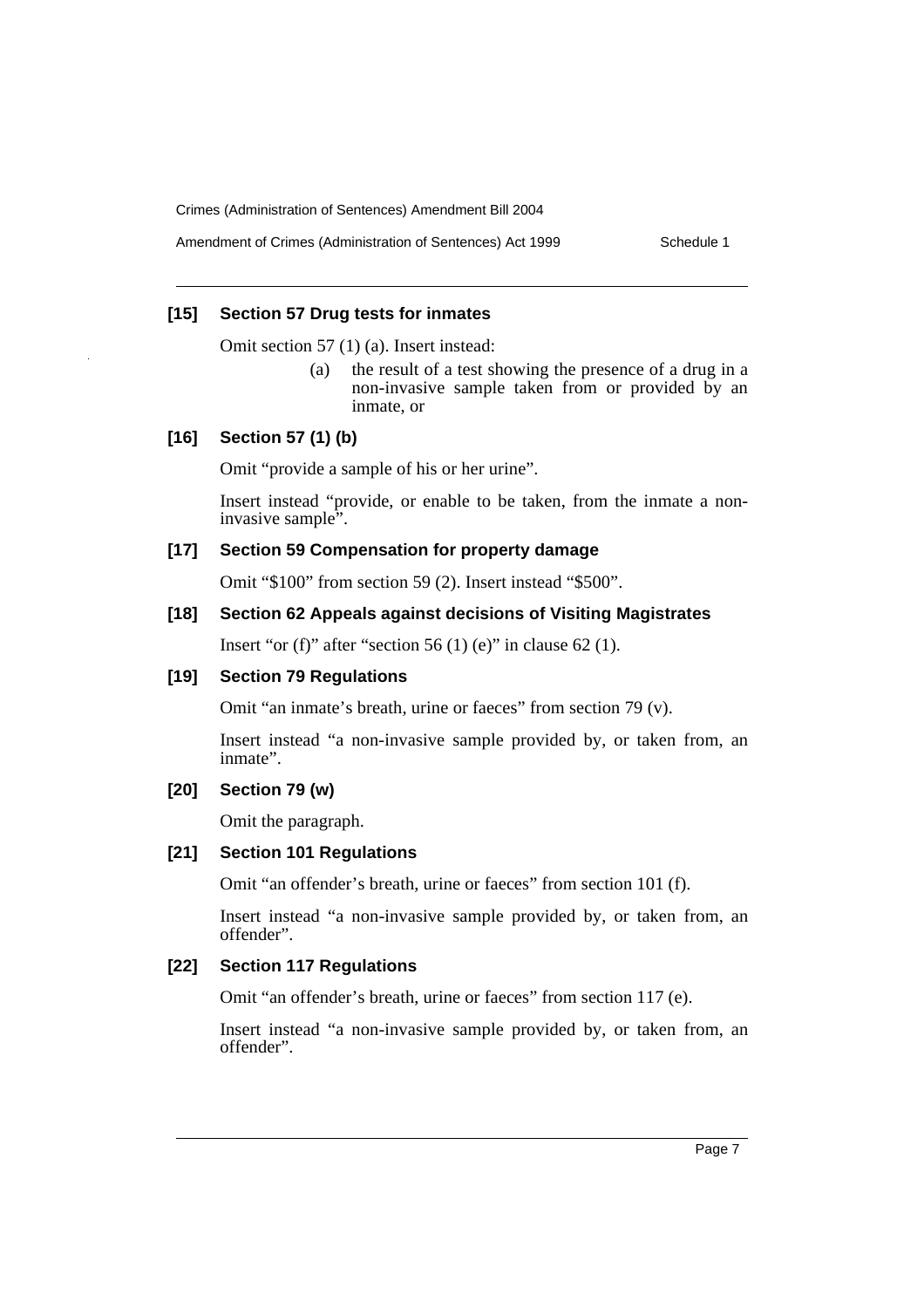Schedule 1 Amendment of Crimes (Administration of Sentences) Act 1999

#### **[23] Section 163 Revocation of periodic detention order**

Omit section 163 (2) and (2A). Insert instead:

- (2) The Parole Board must revoke an offender's periodic detention order on the application of the Commissioner if the Parole Board is satisfied that:
	- (a) the offender:
		- (i) has failed to report for 3 or more detention periods, whether during the same sentence of imprisonment or during different sentences of imprisonment being served consecutively (or partly consecutively) and whether any of the failures to report occurred before or after a reinstatement of the offender's periodic detention order under section 164A or 168A, and
		- (ii) has not had a periodic detention order reinstated previously under section 164A or 168A following revocation for failure to report for 3 or more detention periods, whether under this subsection or any other law, or
	- (b) the offender:
		- (i) has failed to report for at least 1 detention period, and
		- (ii) has had a periodic detention order reinstated previously under section 164A or section 168A following revocation for failure to report for 3 or more detention periods, whether under this subsection or any other law,

and the Parole Board is satisfied that the failures to report occurred otherwise than on leave of absence and are not the subject of an exemption under section 90.

- (2A) An application under subsection (2) must be made:
	- (a) if the Commissioner is satisfied that:
		- (i) an offender has failed to report for 3 or more consecutive detention periods, and
		- (ii) the offender has failed to apply for, or been refused, leave of absence with respect to each of the detention periods referred to in subparagraph (i), and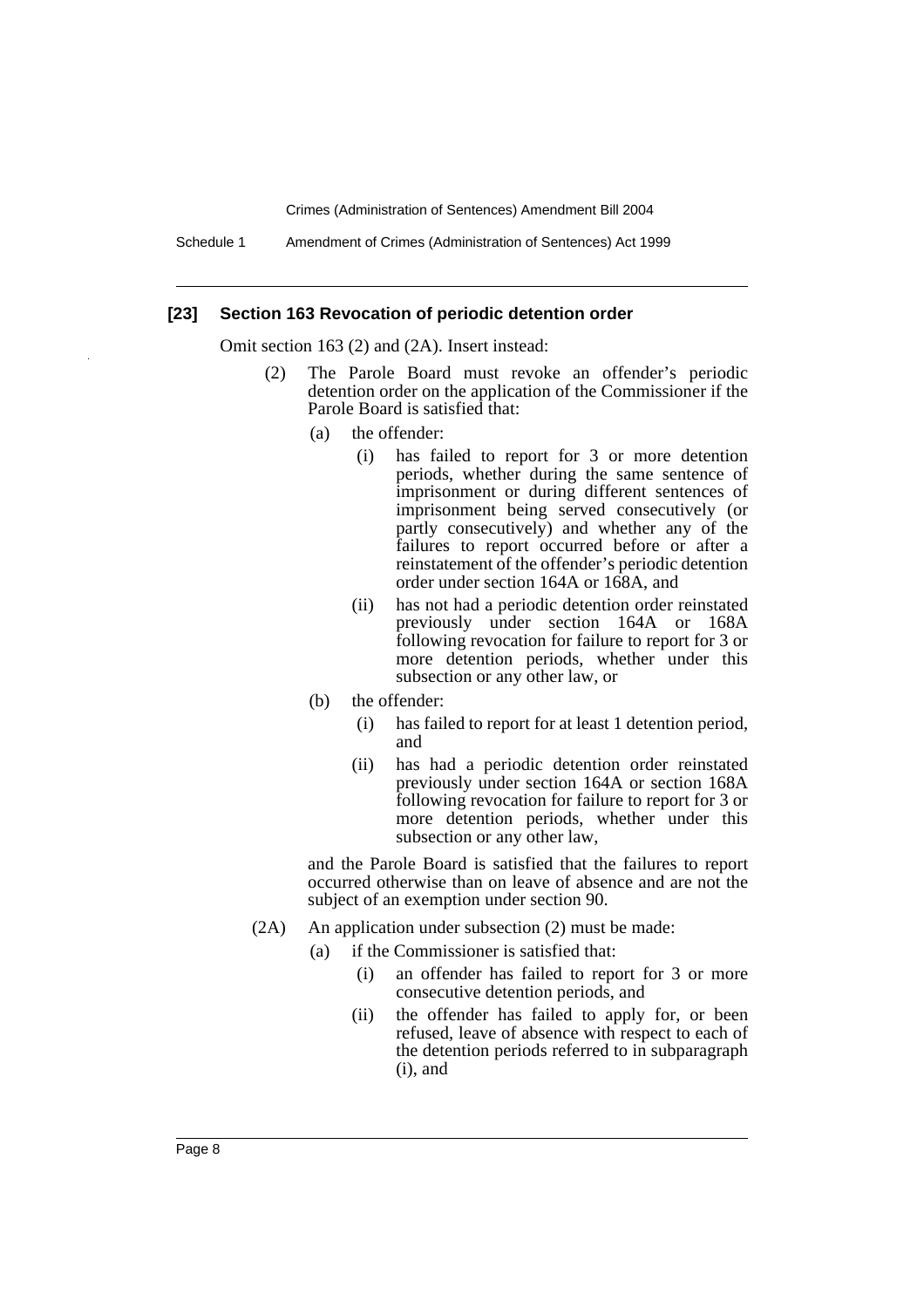- (iii) the offender's periodic detention order has not previously been reinstated under section 164A or 168A following revocation for failure to report for 3 or more detention periods, whether under subsection (2) or any other law, or
- (b) if the Commissioner is satisfied that:
	- (i) an offender has failed to report for at least 1 detention period, and
	- (ii) the offender has failed to apply for, or been refused, leave of absence with respect to the detention period referred to in subparagraph (i), and
	- (iii) the offender's periodic detention order has previously been reinstated under section 164A or 168A following revocation for failure to report for 3 or more detention periods, whether under subsection (2) or any other law.

#### **[24] Section 249 Definitions**

Insert at the end of the section:

- (2) For the removal of doubt, *person in custody* in subsection (1) includes a person in lawful custody:
	- (a) refused bail by an authorised officer as referred to in section 20 of the *Bail Act 1978*, or
	- (b) granted bail by an authorised officer but not released as referred to in section 20 of the *Bail Act 1978*, or
	- (c) arrested under section 50 (1) (a) of the *Bail Act 1978*, or
	- (d) apprehended under a warrant referred to in section 50 (1) (b) (i) of the *Bail Act 1978*.

# **[25] Section 250 Transport and detention of persons in custody**

Insert ", court" after "correctional centre" in section 250 (2) (a).

#### **[26] Section 255 Effect of extension of sentence**

Insert ", or partly consecutively," after "consecutively" in section 255 (2).

# **[27] Section 255 (2) (a)**

Insert "or before" after "at".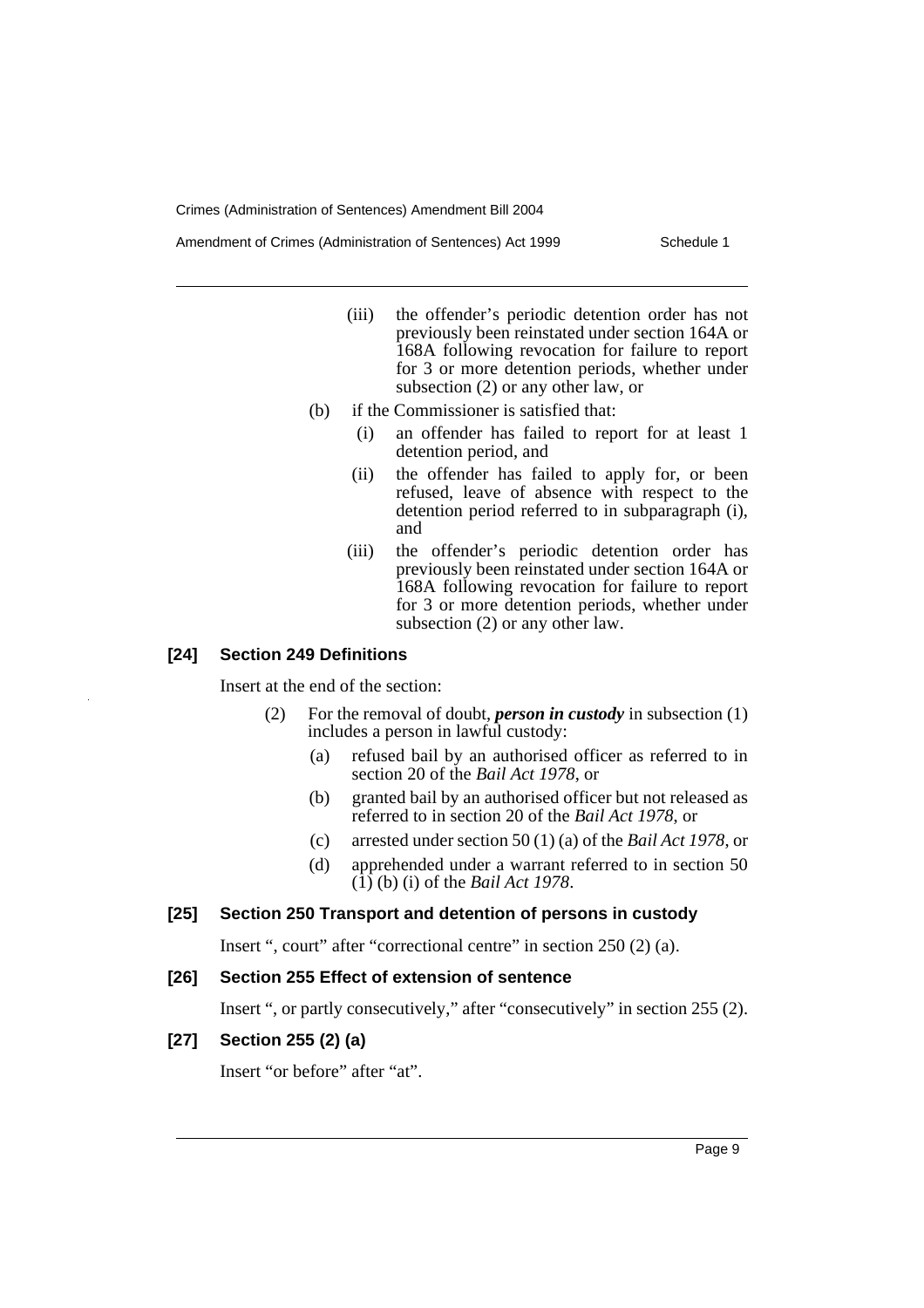Schedule 1 Amendment of Crimes (Administration of Sentences) Act 1999

### **[28] Section 255 (2) (b)**

Omit "at the expiry of the earlier sentence".

Insert instead "at or before the expiry of the earlier sentence (but after the end of any non-parole period)".

#### **[29] Schedule 2 Serious Offenders Review Council**

Omit clause 3 (1). Insert instead:

- (1) The Commissioner may establish a list of officers of the Department eligible to be nominated as the deputy of an official member (*eligible officers*).
- (1A) An official member may from time to time nominate an eligible officer to be the deputy of the official member.
- (1B) The nomination of a deputy of an official member under this clause may be revoked at any time by the Commissioner or the official member that nominated the deputy.
- (1C) The nomination of a deputy under this clause may be for a specified period or an indefinite period and, in respect of the period the nomination is in force, has effect according to its terms.
- (1D) The nomination of a deputy of an official member under this clause is revoked on revocation of the appointment of the official member under clause 7.

#### **[30] Schedule 5 Savings, transitional and other provisions**

Insert at the end of clause 1 (1):

*Crimes (Administration of Sentences) Amendment Act 2004*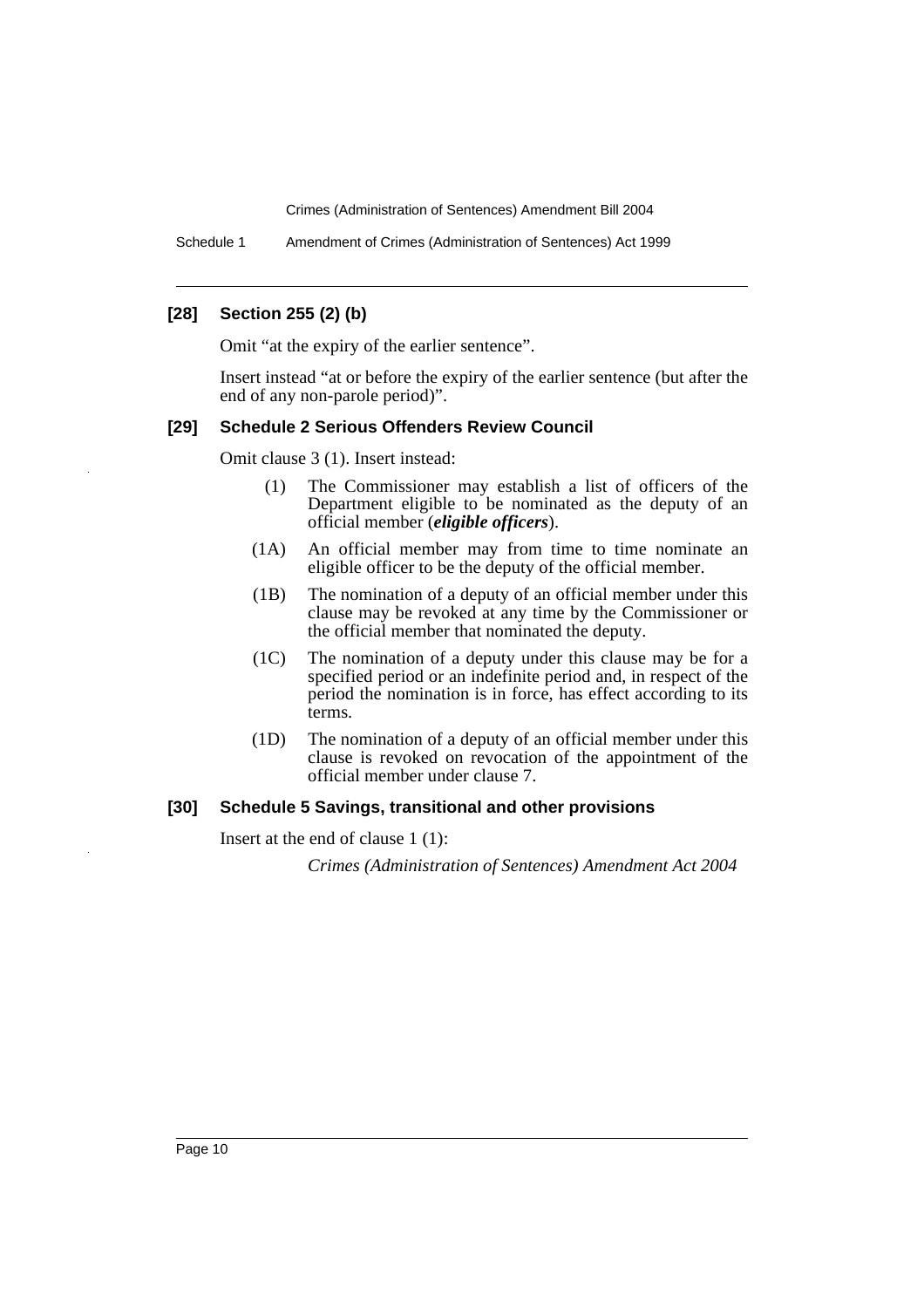Amendment of Crimes (Administration of Sentences) Act 1999 Schedule 1

# **[31] Schedule 5**

Insert at the end of the Schedule with appropriate Part and clause numbers:

# **Part Provisions consequent on enactment of Crimes (Administration of Sentences) Amendment Act 2004**

#### **Definition**

In this Part, the *2004 amending Act* means the *Crimes (Administration of Sentences) Amendment Act 2004*.

#### **Removal of distinction between major offence and minor offence**

Sections 51, 53 and 54, as in force before their amendment by the 2004 amending Act, continue to apply to any correctional centre offence committed before the commencement of those amendments, and such offences are to be dealt with in accordance with those sections as if they had not been so amended.

#### **Hearing of charges by Visiting Magistrate**

Section 55, as in force before its amendment by the 2004 amending Act, continues to apply to any proceedings on a charge referred to a Visiting Magistrate that had been referred but not concluded before the commencement of that amendment, and such proceedings are to be determined in accordance with that section as if it had not been so amended.

# **Compensation for property damage**

Section 59, as in force before its amendment by the 2004 amending Act, continues to apply to a correctional centre offence committed before the commencement of that amendment, and such an offence is to be dealt with in accordance with that section as if it had not been so amended.

#### **Revocation of periodic detention orders**

Section 163 (2) and (2A), as substituted by the 2004 amending Act, apply to a failure to report for a detention period that occurred before the commencement of the relevant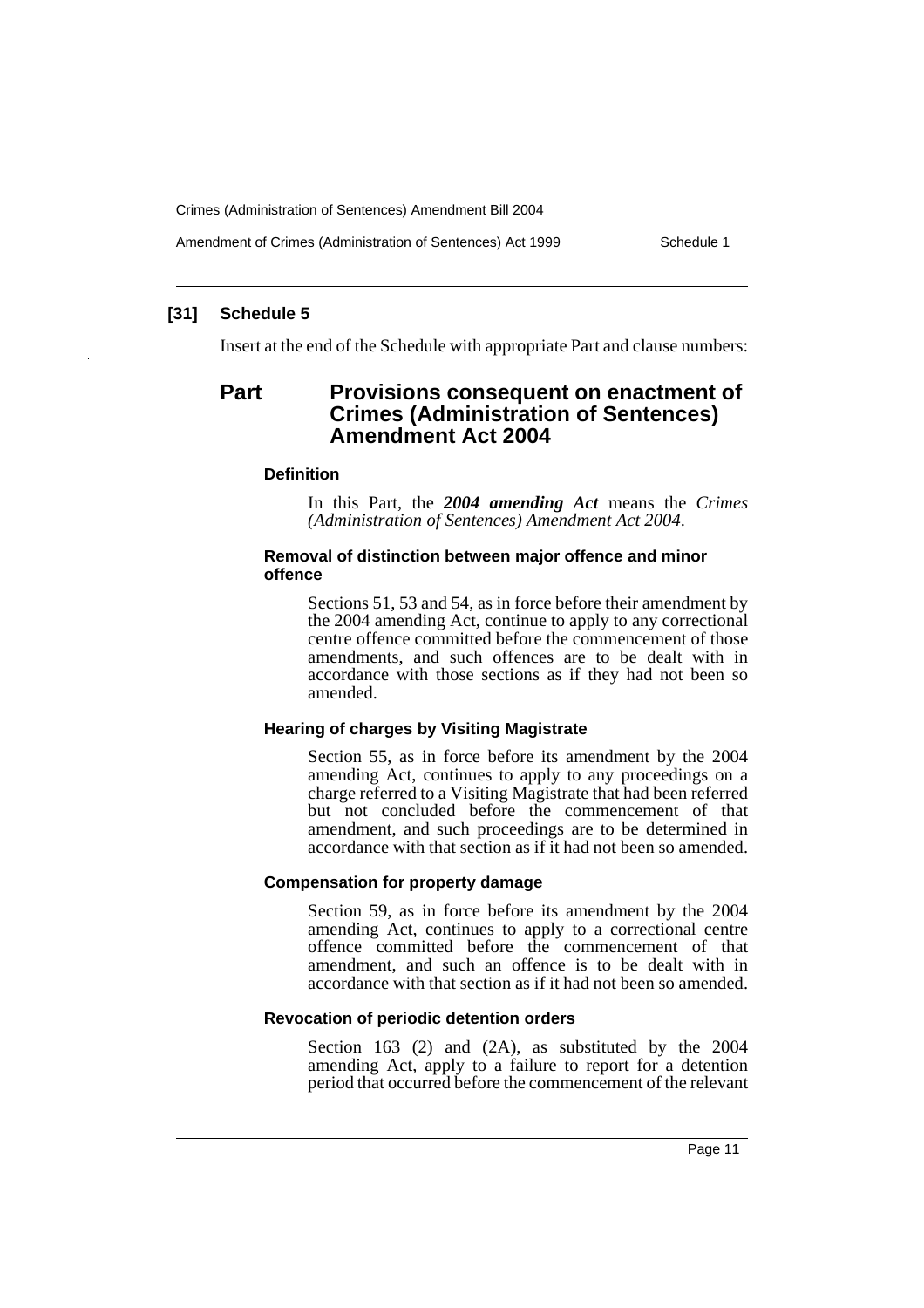Schedule 1 Amendment of Crimes (Administration of Sentences) Act 1999

provision (being one of a series of detention periods occurring during consecutive, or partly consecutive, sentences of imprisonment) only if it is one of a series of failures to report of which the most recent occurred after the relevant commencement.

# **Extension of sentences**

- (1) Section 255, as in force before its amendment by the 2004 amending Act, continues to apply to a sentence whose term or non-parole period was extended under this Act before the commencement of that amendment.
- (2) Any such sentence and the date of commencement of any other sentence that is to be served consecutively with the extended sentence are to operate in accordance with section 255 as if it had not been so amended.

#### **Exempt documents within the meaning of Freedom of Information Act 1989**

A document that contains matter relating to functions in relation to which the office of Inspector-General of Corrective Services was, by virtue of section 9 of the *Freedom of Information Act 1989*, exempt from the operation of that Act immediately before 1 October 2003 is taken to be, and to always have been, an exempt document within the meaning of the *Freedom of Information Act 1989*.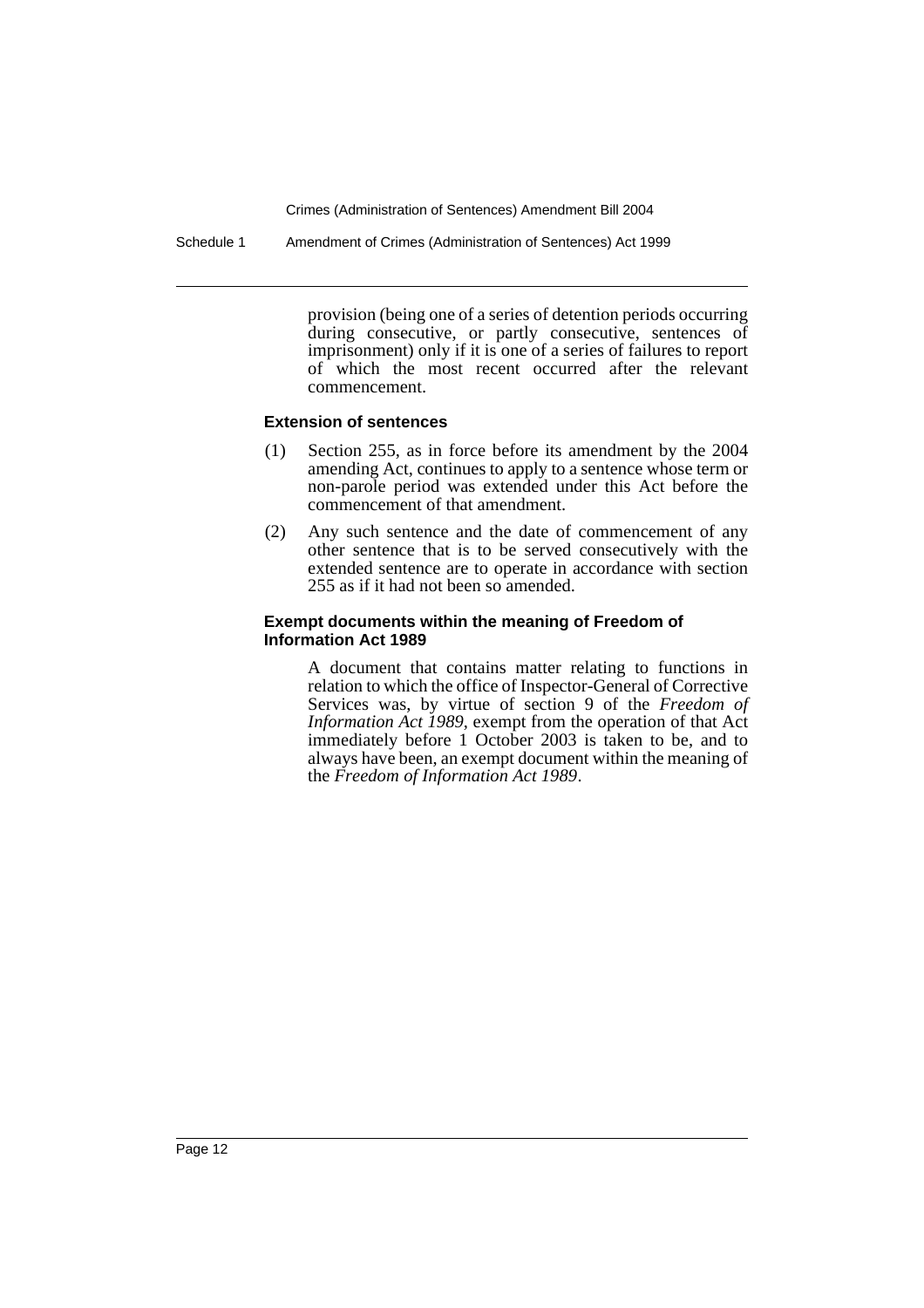Further amendments to Crimes (Administration of Sentences) Act 1999 Schedule 2

# **Schedule 2 Further amendments to Crimes (Administration of Sentences) Act 1999**

(Section 3)

# **[1] Section 236F Testing of staff for alcohol and prohibited drugs**

Omit "to provide a sample of the staff member's urine or hair" from section  $236F(1)$  (b).

Insert instead "to provide, or enable to be taken, a non-invasive sample from the staff member".

# **[2] Section 236F (3) (b)**

Omit "to provide a sample of the member of staff's urine or hair".

Insert instead "to provide, or enable to be taken, a non-invasive sample from the staff member".

#### **[3] Section 236G Testing where member of correctional staff attends hospital**

Omit "provide a sample of the member of staff's blood, urine or hair" from section 236G (1).

Insert instead "provide, or enable to be taken, a sample of blood or a noninvasive sample from the staff member".

# **[4] Section 236G (4)**

Omit "taking of a sample of blood, urine or hair".

Insert instead "taking, or provision, of a sample of blood or a non-invasive sample".

# **[5] Section 236H Protection from liability**

Omit "taking a sample of blood, urine or hair" from section 236H (1).

Insert instead "taking, or being provided with, a sample of blood or a noninvasive sample".

# **[6] Section 236H (1) (a) and (b)**

Omit "take the sample of blood, urine or hair" wherever occurring.

Insert instead "take, or be provided with, the sample of blood or the noninvasive sample".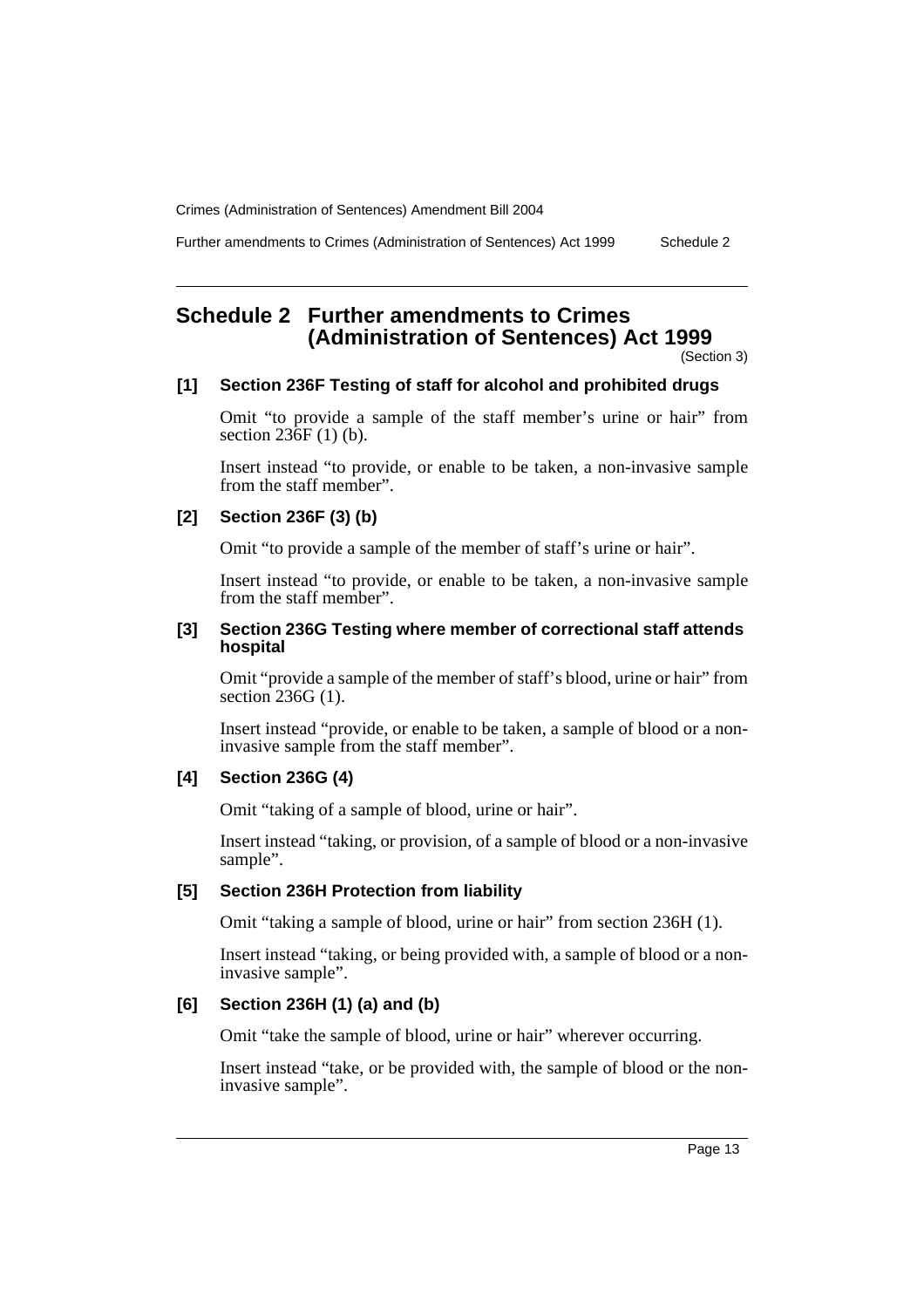Schedule 2 Further amendments to Crimes (Administration of Sentences) Act 1999

# **[7] Section 236I Regulations**

Omit "samples of urine, hair or blood" from section 236I (c). Insert instead "samples of blood or non-invasive samples".

# **[8] Section 236I (e)**

Omit "a sample of the staff member's urine or hair".

Insert instead "a non-invasive sample from the staff member".

# **[9] Section 236I (h)**

Omit "samples of urine, hair or blood".

Insert instead "samples of blood or non-invasive samples".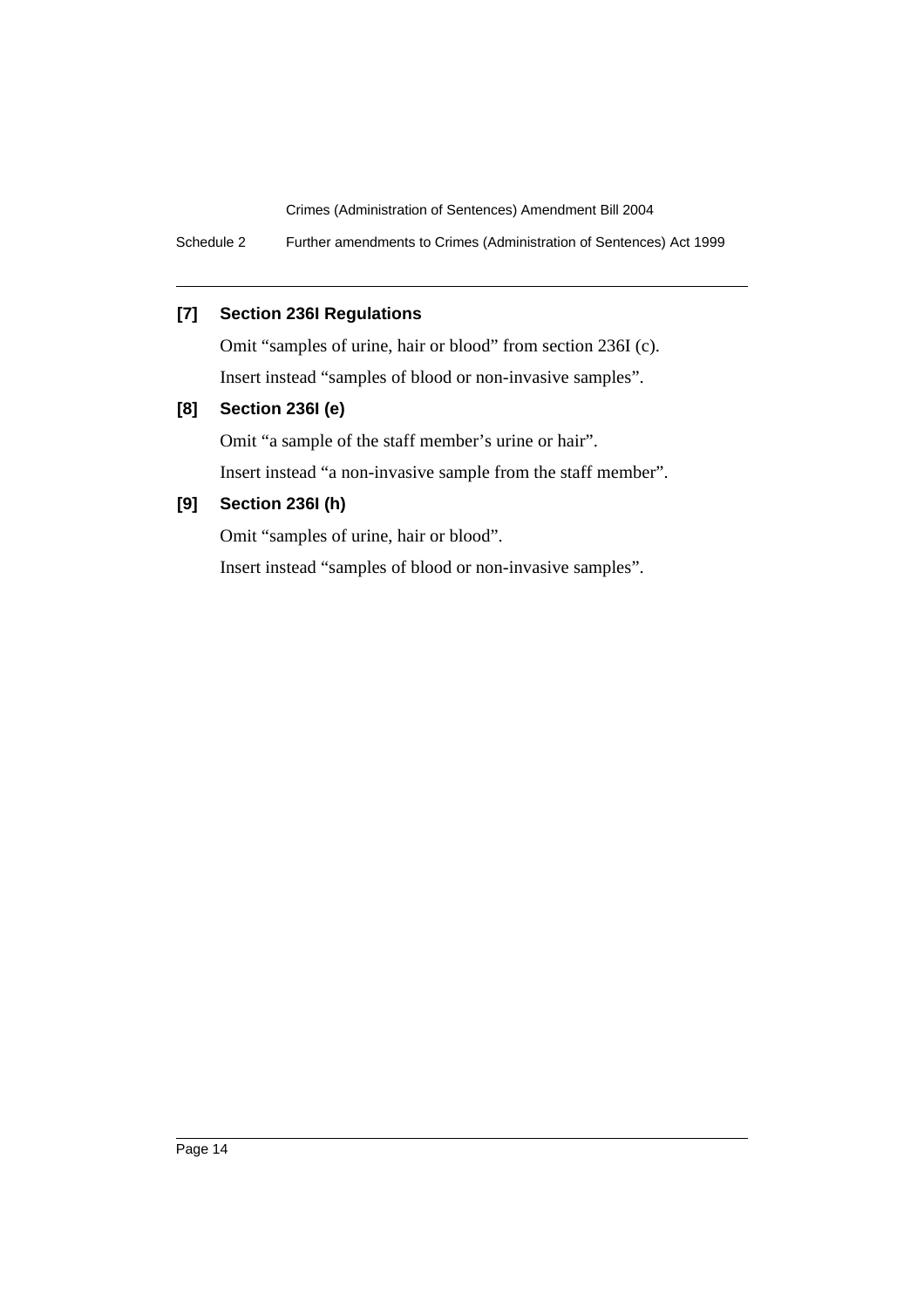Amendment of other Acts and instrument Schedule 3

# **Schedule 3 Amendment of other Acts and instrument**

(Section 4)

# **3.1 Crimes (Administration of Sentences) Regulation 2001**

# **[1] Clause 113B**

Insert after clause 113A:

# **113B Inmate possession of a mobile phone**

An inmate must not have in his or her possession a mobile phone or any part of it, a mobile phone SIM card or any part of it, or a mobile phone charger or any part of it.

# **[2] Clause 116 Definition of "correctional centre offence"**

Omit "Part 1 or 2 of" from clause 116 (c).

# **[3] Clause 117 Definition of "major offence"**

Omit the clause.

# **[4] Clause 118 Attempts**

Omit "and (if appropriate) a major offence".

**[5] Schedule 2**

Omit the Schedule. Insert instead:

# **Schedule 2 Correctional centre offences**

(Clause 116)

| <b>Provision</b> | <b>Subject</b>                                  |
|------------------|-------------------------------------------------|
| Clause 5         | Supply false or misleading particulars          |
| Clause 8         | Fail to surrender property on reception         |
| Clause 38        | Fail to clean yards                             |
| Clause 39        | Fail to comply with correctional centre routine |
| Clause 40        | Enter other cells                               |
|                  |                                                 |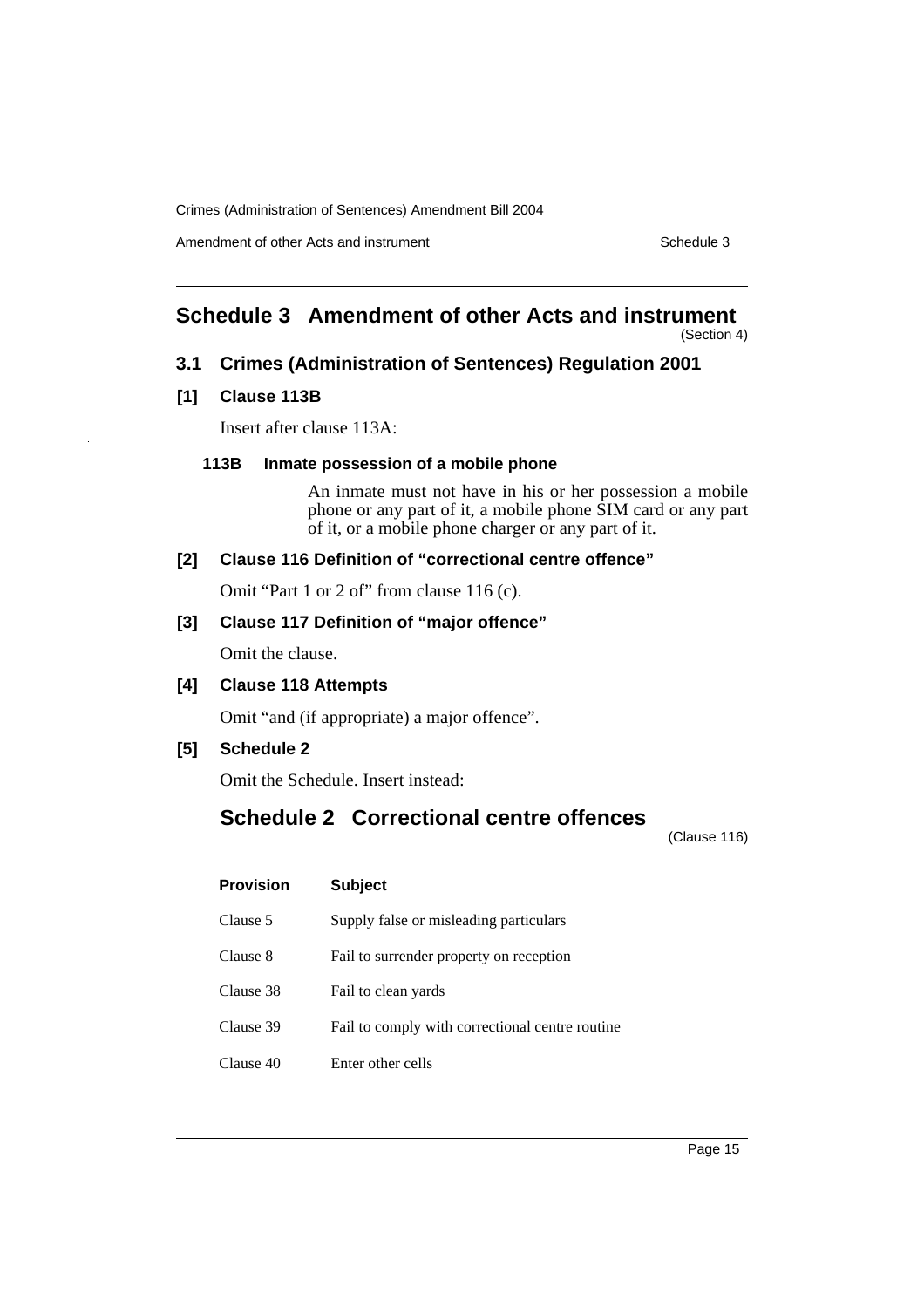Schedule 3 Amendment of other Acts and instrument

| <b>Provision</b> | <b>Subject</b>                                                 |
|------------------|----------------------------------------------------------------|
| Clause 41        | Fail to attend musters                                         |
| Clause 42        | Operate bell, hooter, siren or whistle                         |
| Clause 43        | Avoid correctional centre routine                              |
| Clause 44        | Unlawfully deliver or receive article to or from inmate        |
| Clause 45        | Possess or create prohibited goods                             |
| Clause 46        | Resist or impede search                                        |
| Clause 47        | Fail to keep property in a tidy and orderly manner             |
| Clause 52        | Unlawfully purchase food                                       |
| Clause 52        | Possess unauthorised food                                      |
| Clause 52        | Unlawfully trade in food                                       |
| Clause 56        | Fail to maintain personal cleanliness                          |
| Clause 57        | Wear improper clothing                                         |
| Clause 58        | Fail to keep clean cells and issued articles                   |
| Clause 58        | Damage, destroy or deface cell                                 |
| Clause 58        | Fail to look after clothing, bedding and other issued articles |
| Clause 59        | Unlawfully possess condom or dental dam                        |
| Clause 59        | Unlawfully use condom or dental dam                            |
| Clause 59        | Unlawfully dispose of condom or dental dam                     |
| Clause 61        | Misbehave while attending services and programs                |
| Clause 68        | Desecrate or abuse religious items                             |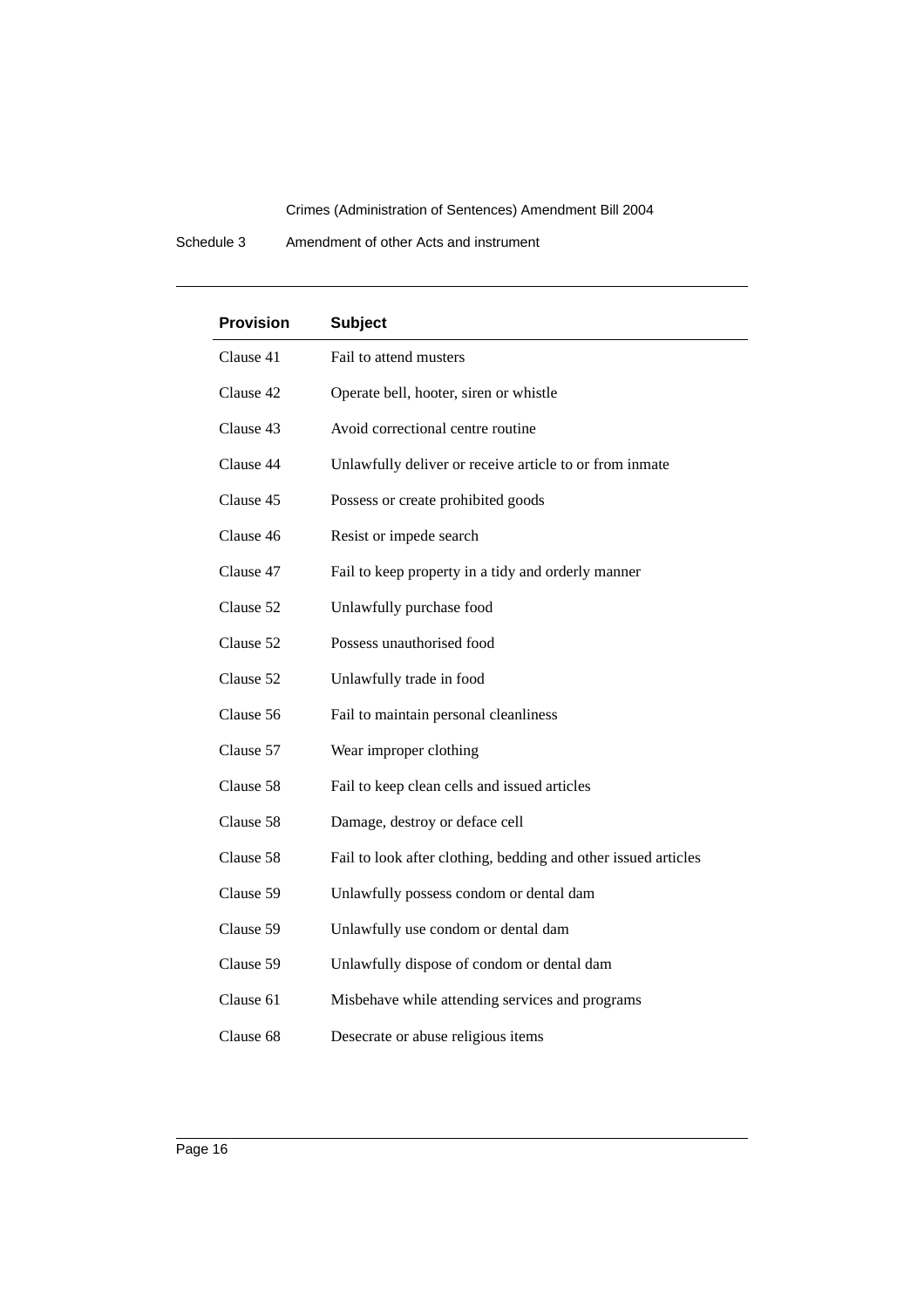Amendment of other Acts and instrument Schedule 3

| <b>Provision</b> | <b>Subject</b>                                                           |
|------------------|--------------------------------------------------------------------------|
| Clause 97        | Convey or deliver to, or receive from, visitors unauthorised<br>articles |
| Clause 107       | Send or receive unauthorised letters or parcels                          |
| Clause 108       | Send prohibited letters, parcels or articles                             |
| Clause 112       | Unlawfully use telephone or facsimile                                    |
| Clause 113A      | Possess camera or video or audio recording equipment                     |
| Clause 113B      | Possess mobile phone, mobile phone SIM card or mobile phone<br>charger   |
| Clause 120       | Disobey direction                                                        |
| Clause 124       | Contravene condition of local or interstate leave permit                 |
| Clause 125       | Conceal for purpose of escape                                            |
| Clause 126       | Conceal article for use in escape or other offence                       |
| Clause 126A      | Possess offensive weapon or instrument                                   |
| Clause 127       | Intimidation                                                             |
| Clause 128       | Indecency                                                                |
| Clause 129       | Participate, or inciting other inmates to participate, in riot           |
| Clause 130       | <b>Assaults</b>                                                          |
| Clause 130       | Fight or engage in other physical combat                                 |
| Clause 130       | Throw article                                                            |
| Clause 131       | Steal                                                                    |
| Clause 131       | Damage or destroy property                                               |
| Clause 131       | Tamper with food or drink                                                |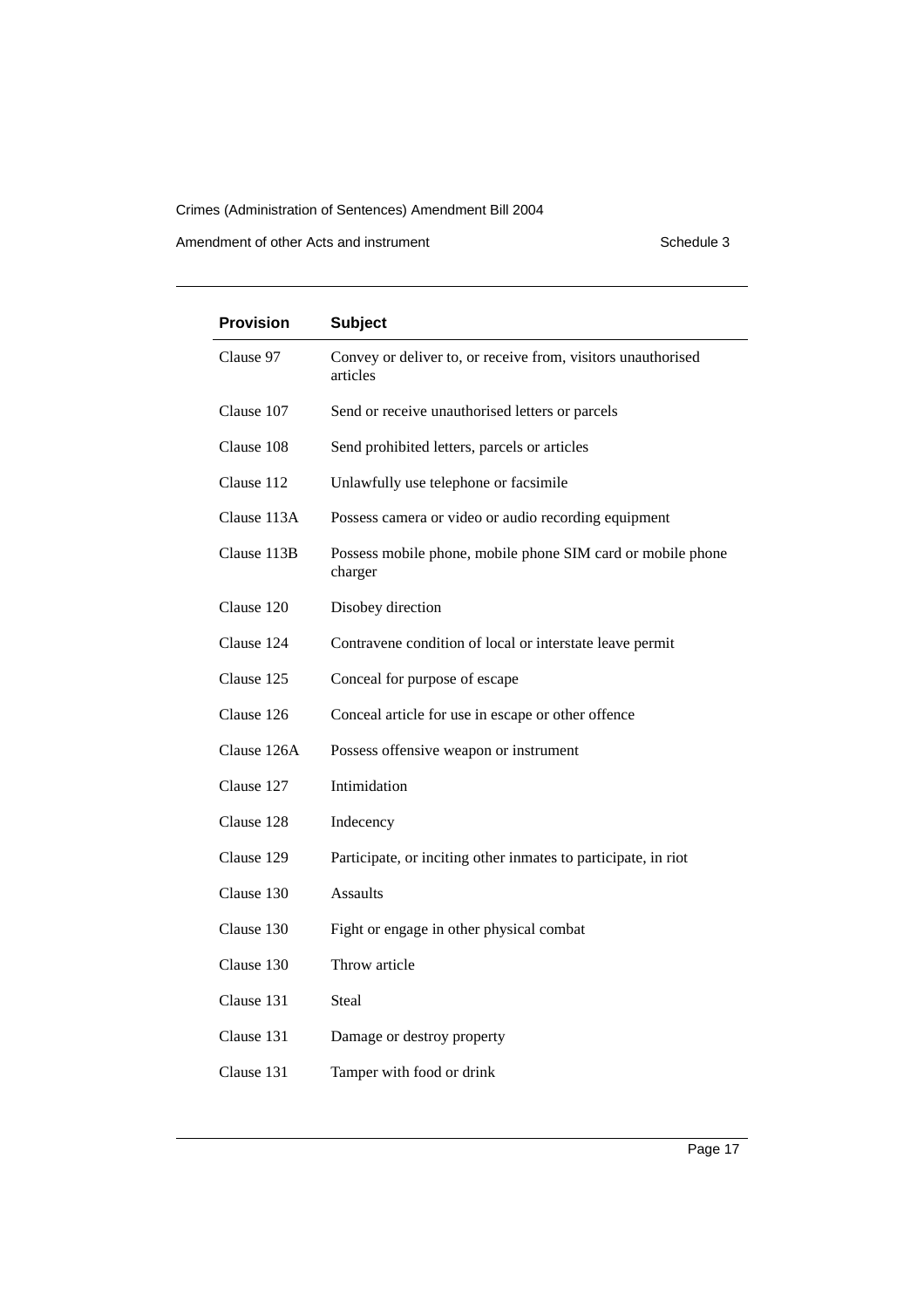Schedule 3 Amendment of other Acts and instrument

| <b>Provision</b> | <b>Subject</b>                                           |
|------------------|----------------------------------------------------------|
| Clause 132       | Hinder or obstruct dog                                   |
| Clause 133       | Cause harm to animal, bird or reptile                    |
| Clause 134       | Interfere with correctional centre property              |
| Clause 135       | Tattoo                                                   |
| Clause 136       | Gamble                                                   |
| Clause 137       | Possess or consume alcohol                               |
| Clause 137       | Prepare or manufacture alcohol                           |
| Clause 138       | Possess drug                                             |
| Clause 139       | Administer drug                                          |
| Clause 140       | Possess drug implement                                   |
| Clause 141       | Self-intoxication                                        |
| Clause 142       | Fail prescribed urine test                               |
| Clause 143       | Smoke in non-smoking area                                |
| Clause 143       | Alter, damage or remove non-smoking sign or smoking sign |
| Clause 144       | <b>Bribery</b>                                           |
| Clause 145       | Obstruct correctional officer                            |
| Clause 146       | Refuse breath testing                                    |
| Clause 148       | Refuse or fail to supply urine sample                    |
| Clause 149       | Refuse or fail to supply urine sample                    |
| Clause 160       | Make mischievous complaint                               |
| Clause 172       | Give false or misleading information                     |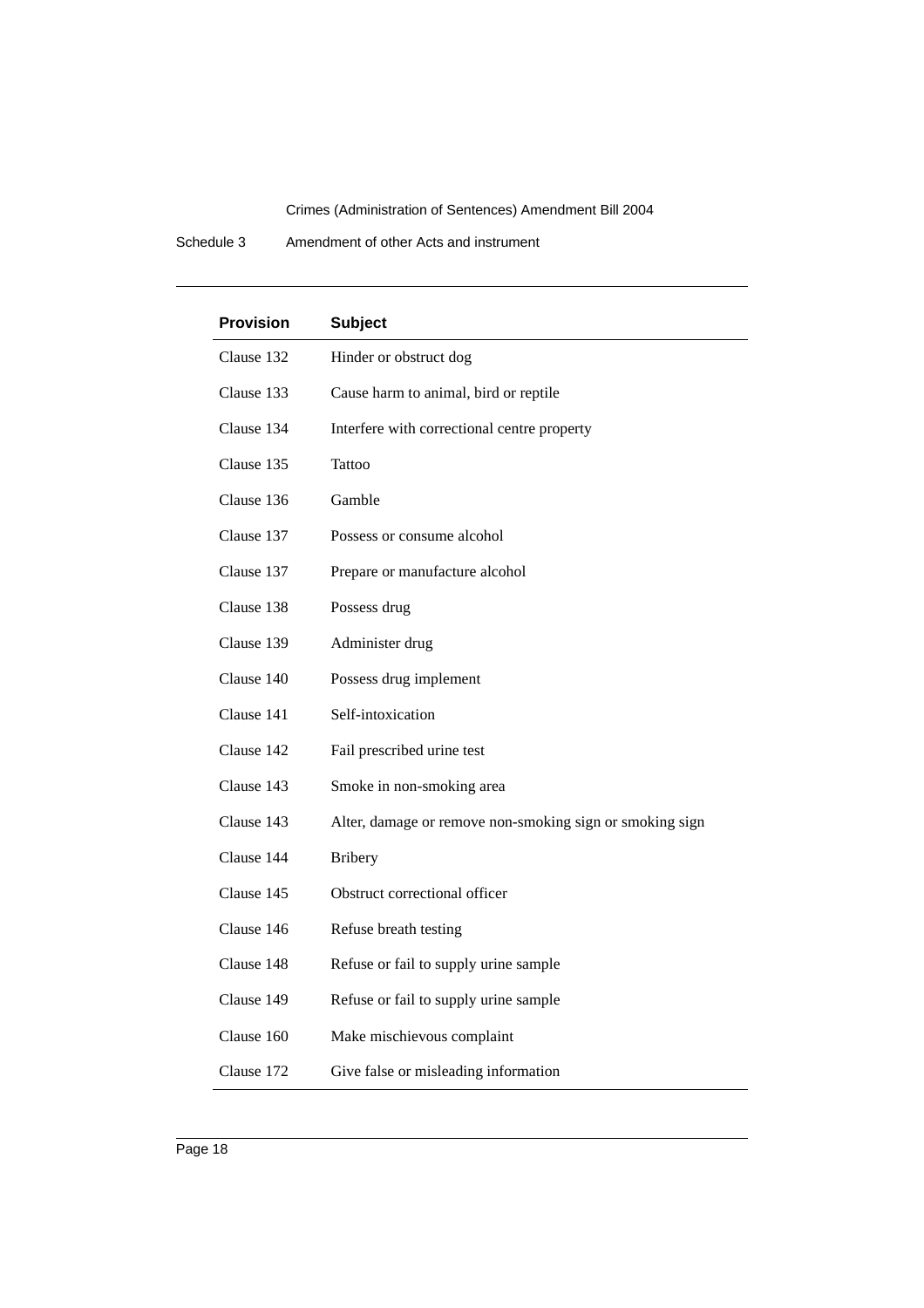# **[6] Dictionary**

Omit the definitions of *major offence* and *minor offence*.

# **3.2 Criminal Appeal Act 1912 No 16**

# **[1] Section 25A Certain time to count as part of appellant's sentence**

Insert after section 25A (5):

(6) In this section, *appeal* includes an application for special leave to appeal.

# **[2] Section 28A**

Insert after section 28:

#### **28A Operation of sections 18 and 25A**

- (1) This section applies if, under section 18 or 25A, any period does not count as part of any term of imprisonment under an appellant's sentence.
- (2) The court may make any order that it thinks fit to give effect to section 18 or 25A (including an order specifying the date of the commencement or re-commencement of the sentence).
- (3) If the court does not make such an order, the sentence commences or re-commences on the appropriate date required for the operation of section 18 or 25A.
- (4) This section extends to apply in respect of the following appeals:
	- (a) an appeal made, but not determined, before the commencement of this section,
	- (b) an appeal in respect of which notice of intention to appeal or to apply for leave to appeal or application for leave (or for special leave) to appeal was made before the commencement of this section.

# **3.3 Freedom of Information Act 1989 No 5**

# **Schedule 2 Exempt bodies and offices**

Omit the matter relating to the office of Inspector-General of Corrective Services.